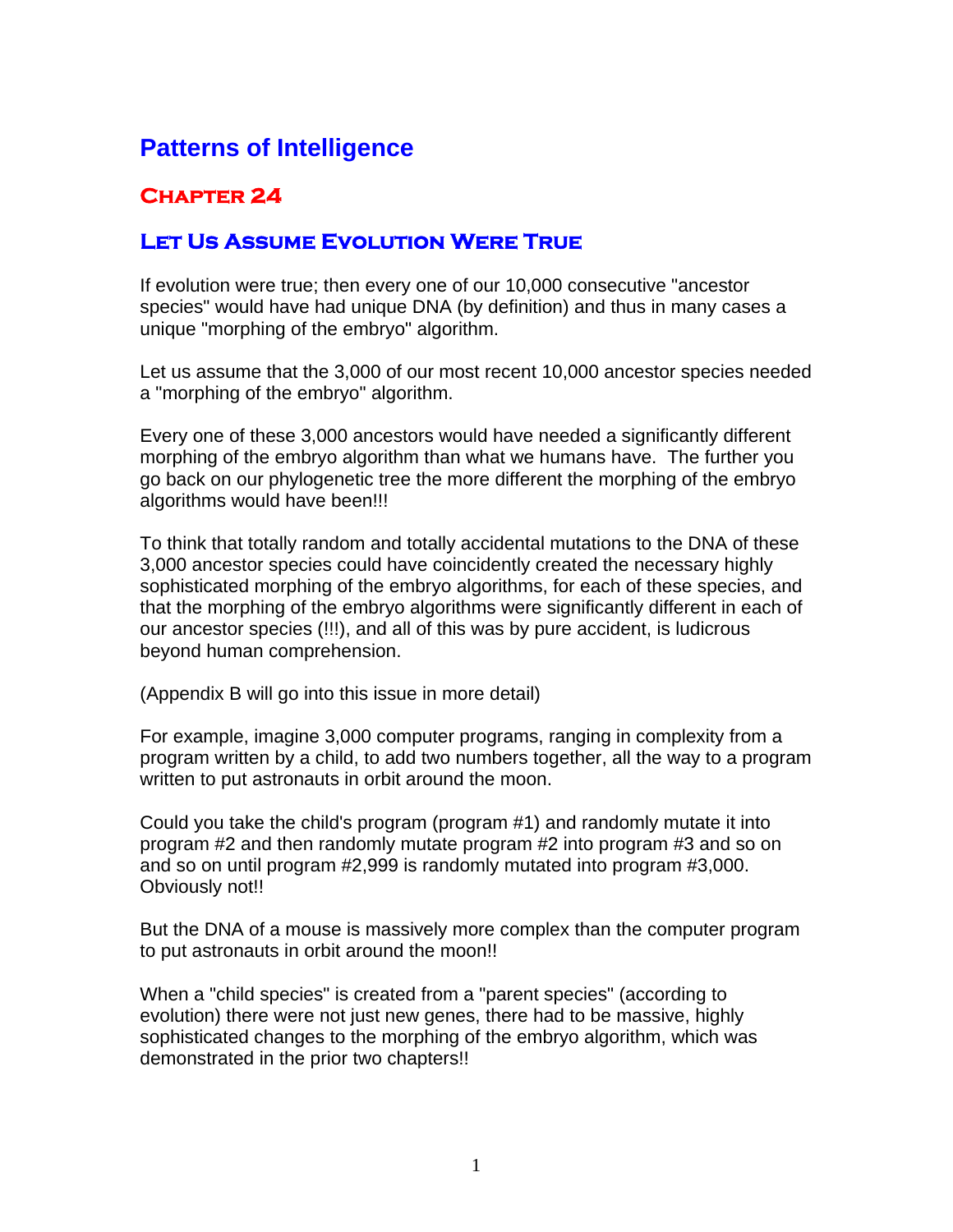A new species not only needs at least one new gene, plus nucleotides which support the new genes, but would almost certainly require changes to the massively complex computer program called the morphing of the embryo algorithm!!

A single error in the algorithms, as one example, could spell doom for the baby by creating billions of errors during the asymmetric cell divisions during the creation of the brain, etc.

When such errors happen, the "child" generally dies and is naturally aborted unless the damage is "minor" (that is a relative term because there is no such thing as a "minor" birth defect unless it happens very, very late in the morphing of the embryo and is mostly aesthetic).

If evolution were true, this level of accuracy in human DNA would have needed to be in the DNA of every ancestor species of humans, meaning when a new species was created by "evolution" highly sophisticated changes needed to be made in the new and improved highly sophisticated morphing of the embryo algorithms to create an even more sophisticated set of algorithms to create the new and improved child species!!

In other words, if 99.99% of these nucleotides (including those involved with the morphing of the embryo) were correct for the new species, and 0.01% were incorrect, the brain of the new species (as one example) would never be fully functional.

That is why I keep asking - where are the failures of evolution in the fossil record!!

Yet, this process is exactly the way evolution had to happen from ancestor species to ancestor species.

There needed to be billions of "beneficial random mistakes" and virtually zero "damaging random mistakes."

What nonsense.

Yes, someone could change the assumptions I have made, but it wouldn't change the outcome. The theory of evolution is scientific nonsense.

In general, the more sophisticated a "computer program" is, whether an algorithm on DNA or the binary code of a computer program, the more sensitive it is to unexpected errors.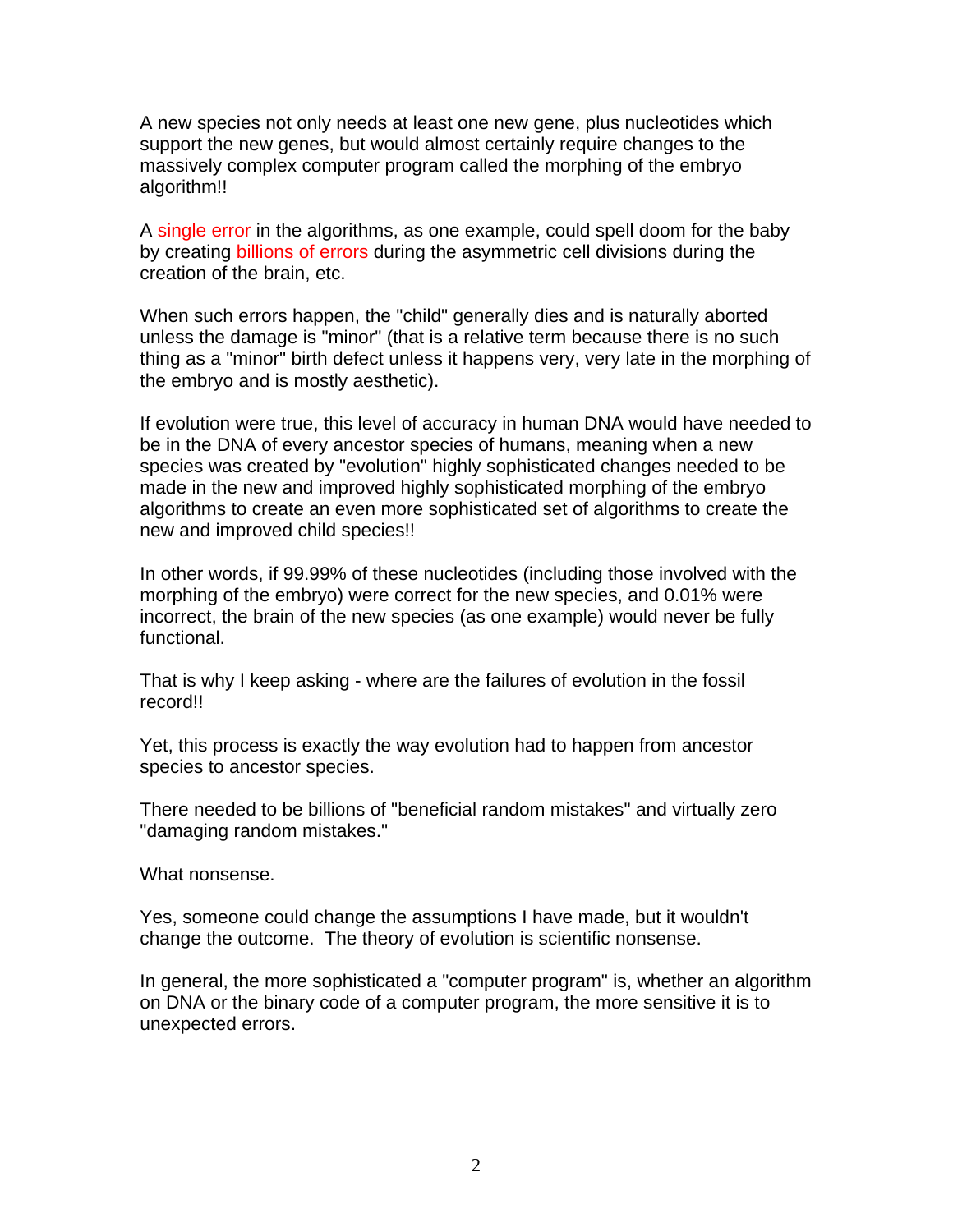But the morphing of the embryo algorithms are far more sensitive to errors because the structure is tree-like (i.e. like a pedigree chart; once there is an error it is carried upstream and duplicated and spread out as the tree gets wider).

And the algorithms on human DNA are far, far more sophisticated and compact than any "gigantic and sophisticated" computer program ever written by humans.

Can you comprehend trying to write a new computer program, but all of your source code had to have logic that operated in a pedigree chart manner, similar to the way that DNA information is carried through cell divisions, and the new program must create functions that constantly morph (during intermediate steps) similar to the way a fetus constantly morphs?? And each intermediate step had to be fully functioning but only partially complete?

The DNA needed to build the human brain is so sophisticated that there is zero margin of error in those sections of the DNA which are involved with the morphing of the embryo algorithms of the human brain!!

And there is zero margin of error as evolution claims to go from one species to the next.

In other words, you must take the incomprehensively complex morphing of the embryo algorithms of a parent species and randomly mutate the nucleotides and end up with an even more complex morphing of the embryo algorithm for the new and improved child species. And you must do this 3,000 consecutive times just to create human beings!! What absolute nonsense!!

Shall we talk about the sophistication of creating the heart, the eyes, the reproductive organs, the veins, the arteries (where timing is critical), the liver, the hair, the nerves, etc? And all of these body parts are morphing at the same time our brain is morphing during the morphing of the embryo algorithms!!

What does the human brain look like, in the fetus, eight weeks after conception? What does the human brain look like nine weeks after conception? What does it look like each week after conception?

But as this brain is morphing after conception, inside the fetus, so are the bones, the heart, the liver, the veins and arteries, the lymph system, the kidneys, the hair, the reproductive organ(s), the toes, the eyes, the nerves, etc. All of these things are morphing at the same time inside the fetus!!

Furthermore, a boy and a girl will have vastly different morphing of the embryo algorithms due to their different sexual features.

How would you like to sit in jail until you could recreate, from scratch, the morphing of the embryo algorithms for human DNA?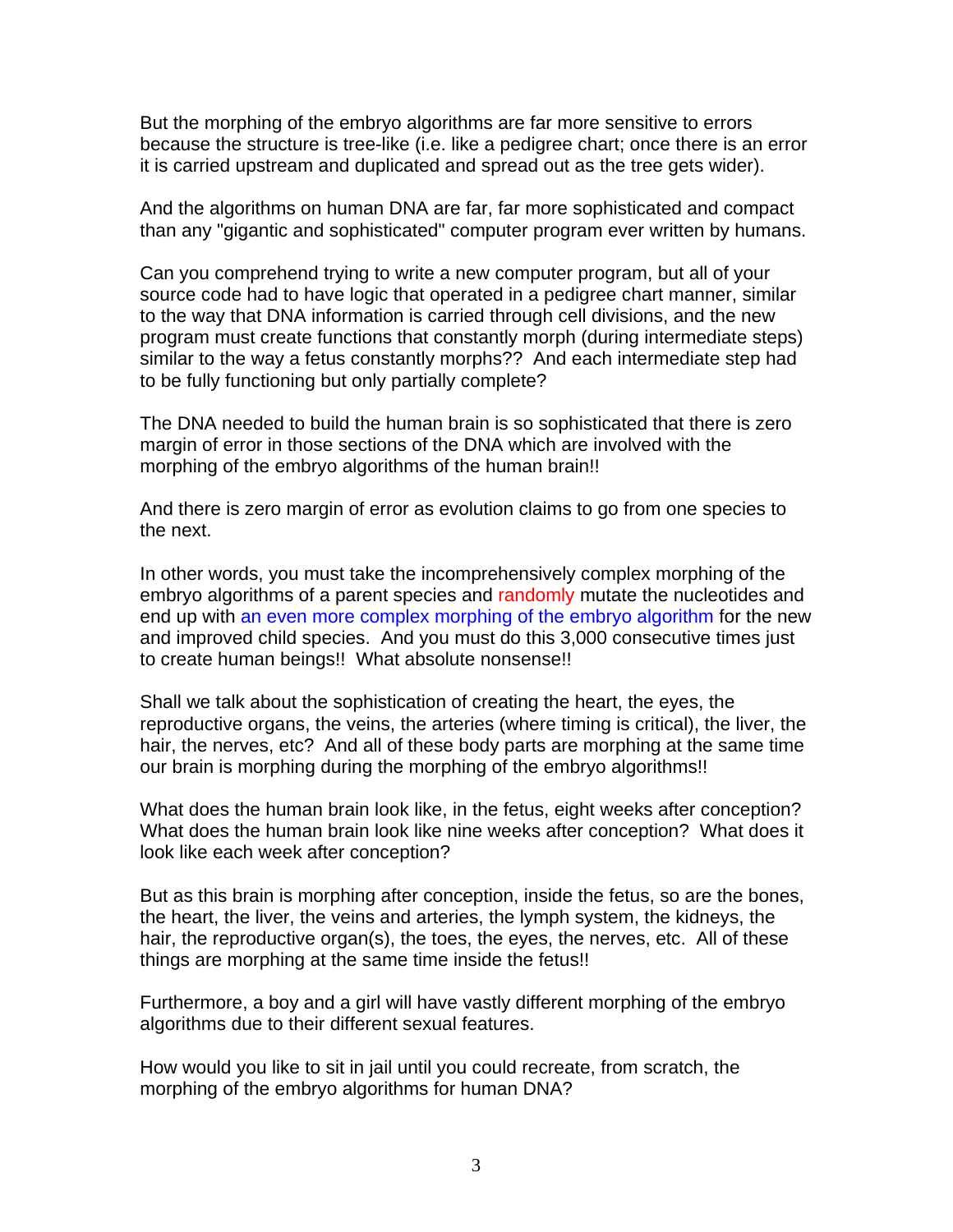How would you like to sit in jail until you could create, from scratch, the morphing of the embryo algorithms for human DNA by making nothing but random accidents to an original, simple DNA strand of a single-celled organism (which obviously did not have a morphing of the embryo algorithm)?

You would be in jail a lot longer than the claimed 3 billion years of evolution or whatever their number is this week.

Do you really think that randomly mutating the original simple DNA is going to get you out of jail??

How in the world could many billions of random errors (i.e. random mutations) to the DNA of our ancestor species have created such sophistication!!

And we must keep asking ourselves; "where are all of the failed species, which didn't survive due to invalid mutations, in the fossil record??!!" They are not to be found.

In fact, for each new species there would likely be many trillions of failed attempts to create the new species. Where is the evidence for all of the many trillions of failed attempts at creating a single new species??!!

But no person will ever comprehend what I am trying to say because their DNA (and mine as well) will always be far more complex than their ability to comprehend it!!

As one person cleverly put it:

*"If the brain were simple enough to understand, we would be too simple to understand it."*  Quoted in: Listening to Prozac by Peter D. Kramer

The DNA also includes the model of what the animal will look like when the morphing stops. That's right, there must be something to tell each cell division that it is time to stop dividing asymmetrically!! This is **trillions of more pieces of information** that also must be built into the DNA of the fertilized egg.

All of this must be on the DNA of the fertilized egg according to evolution because evolution does not teach that humans have a spirit (whether the human spirit, assigned to that body, has anything to do with the morphing of the embryo is obviously unknown but this concept would be flatly rejected by evolutionists anyway).

How did all of the right nutrients and oxygen get to just the right place at just the right time as the fetus was being built, especially before the baby started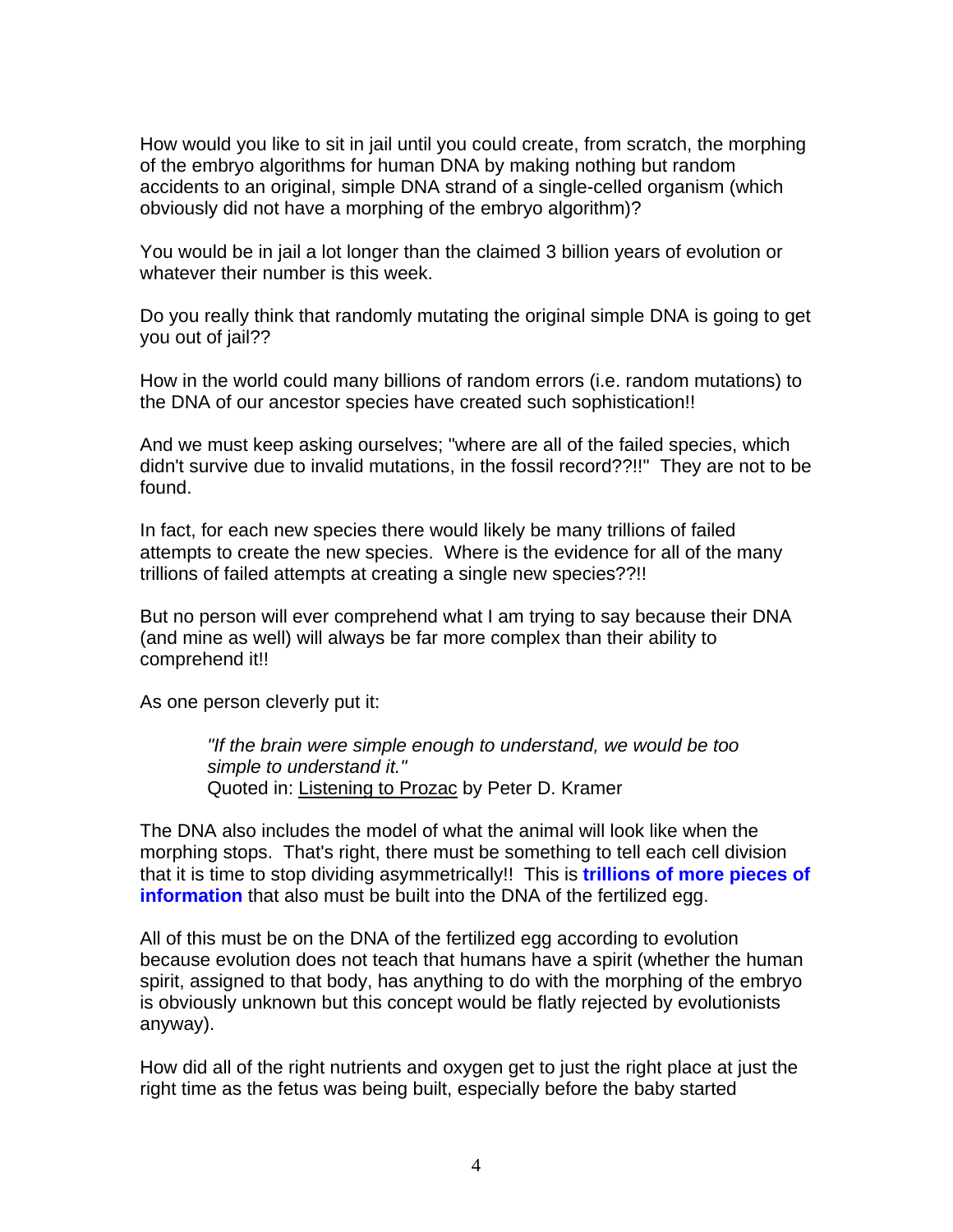breathing? How did so many different types of cells get built and put in just the right place at just the right time? How were the cells attached to each other in just the right way at just the right time?

Scientists cannot comprehend how the instructions on the DNA of the fertilized egg coordinate all of the building of blood vessels, organs, bones, brain cells, brain connectors, the proteins on the outside of the cells (which attach to the proteins on the outside of contiguous cells), etc. all at the same time.

Oh, it gets worse. In some cases, different parts of the body must be completed before contiguous parts of the body. As already mentioned, the blood vessels must be completely enclosed and completed before blood is "put" into the circulatory system.

But humans have many trillions of cells, several major organs (including the brain), etc. etc.!!

Quite frankly, no human could have designed all the complexities of the human body, especially the brain. And certainly no human could have designed the DNA strand in the fertilized egg which contains all of the instructions to coordinate and build a human being, including its brain!! And all of the finished parts are built **simultaneously** during the morphing of the embryo!!

The sophistication of the nucleotides on DNA which are involved in the morphing of the embryo are far, far beyond comprehension!!!

We humans cannot graphically visualize the massive amount of intelligence built into human DNA unless we could watch the morphing of the embryo and understand how the DNA coordinates all of this. But we humans are not capable of understanding these algorithms, thus we cannot even begin to appreciate the intelligence behind their existence!!

Saying that the morphing of the embryo algorithms came to exist by "chance" is far more absurd than saying that the most complex and fastest computer processor on earth came to exist by an explosion in a roller skate factory.

In fact, it should be obvious to the reader that DNA cannot contain enough information to control the morphing of the embryo. This indicates quite conclusively that something on the "other side of the veil" (i.e. our spirit or something else we cannot see) must be coordinating this phenomenon.

#### **Genetic Evidence for Creation Science**

Evolutionists claim that humans have been around for 100,000 years. This means our ancestors of 100,000 years ago would have had exactly the same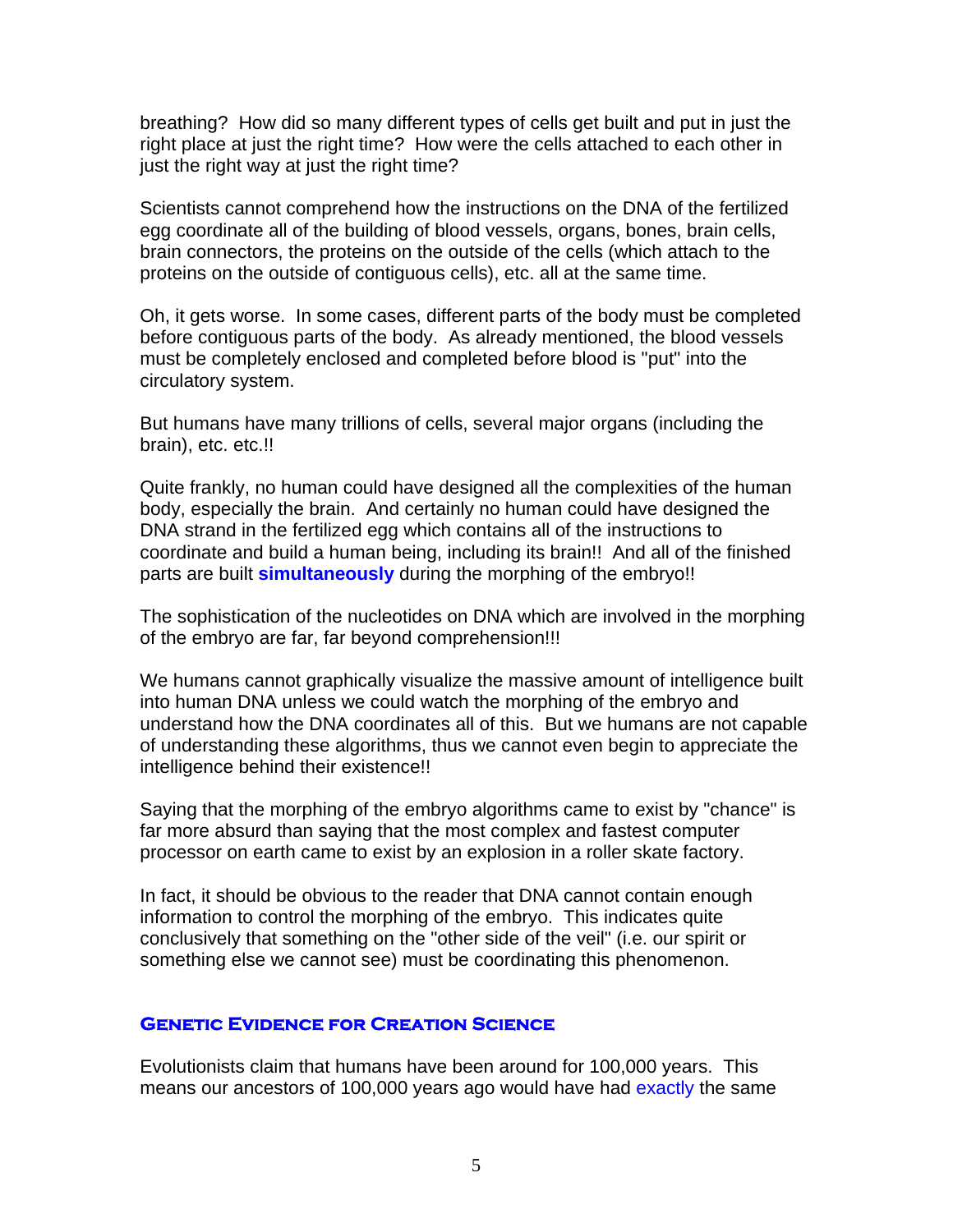brain as we humans have today. If that were true, why weren't our ancestors of 100,000 years ago driving around in automobiles and flying in jet airplanes? They easily would have had the intelligence to do all of that.

But more importantly, at the known rate of mutations of DNA, if our DNA had been on this earth 100,000 years ago, there would be far, far more genetic diseases in humans than there are now; both in terms of types of genetic diseases and the percent of people affected by these genetic diseases.

For example, if there were exactly 8 grandchildren of the first human beings of 100,000 years ago, and one of them had a genetic defect, then 1 out of every 8 people on this planet would also have this genetic disease today!!

But the fact that 1/8th of the human population do not have the same genetic disease is an indication that the first humans had virtually perfect DNA, not haphazardly put together DNA.

Every shred of evidence is that the theory of evolution is false. But don't hold your breath waiting for the scientific community to admit the creation scientists are right.

#### **A Claimed Defense of Evolution**

One of the claims to support the theory of evolution is that evolution has no direction, meaning that what evolution creates is not necessarily what you want or expect it to create. In other words, evolution has no goal in making the new and improved species.

OK, let me give evolutionists a challenge. Take the binary code (i.e. executable code) for a version of the Microsoft Windows 7 operating system and make 1 million **random changes** (i.e. mutations) to the binary code of this program. In other words, your algorithm must randomly pick 1 million places on the binary code and then randomly add a '0' or '1' in that slot, delete one or more 'bits" at that slot or change whatever is in that slot.

Then run the new executable code and see if you end up with a superior, meaning more functional, operating system!!

If you don't end up with a superior program the first time, start over and use this technique over and over again until you come up with a solid, superior program than Windows 7.

**I don't care what the "new" program you just made does** (i.e. I am not giving you any **direction** for what the new program does), all I care about is that it does something useful or really cool and is more sophisticated than Windows 7. The